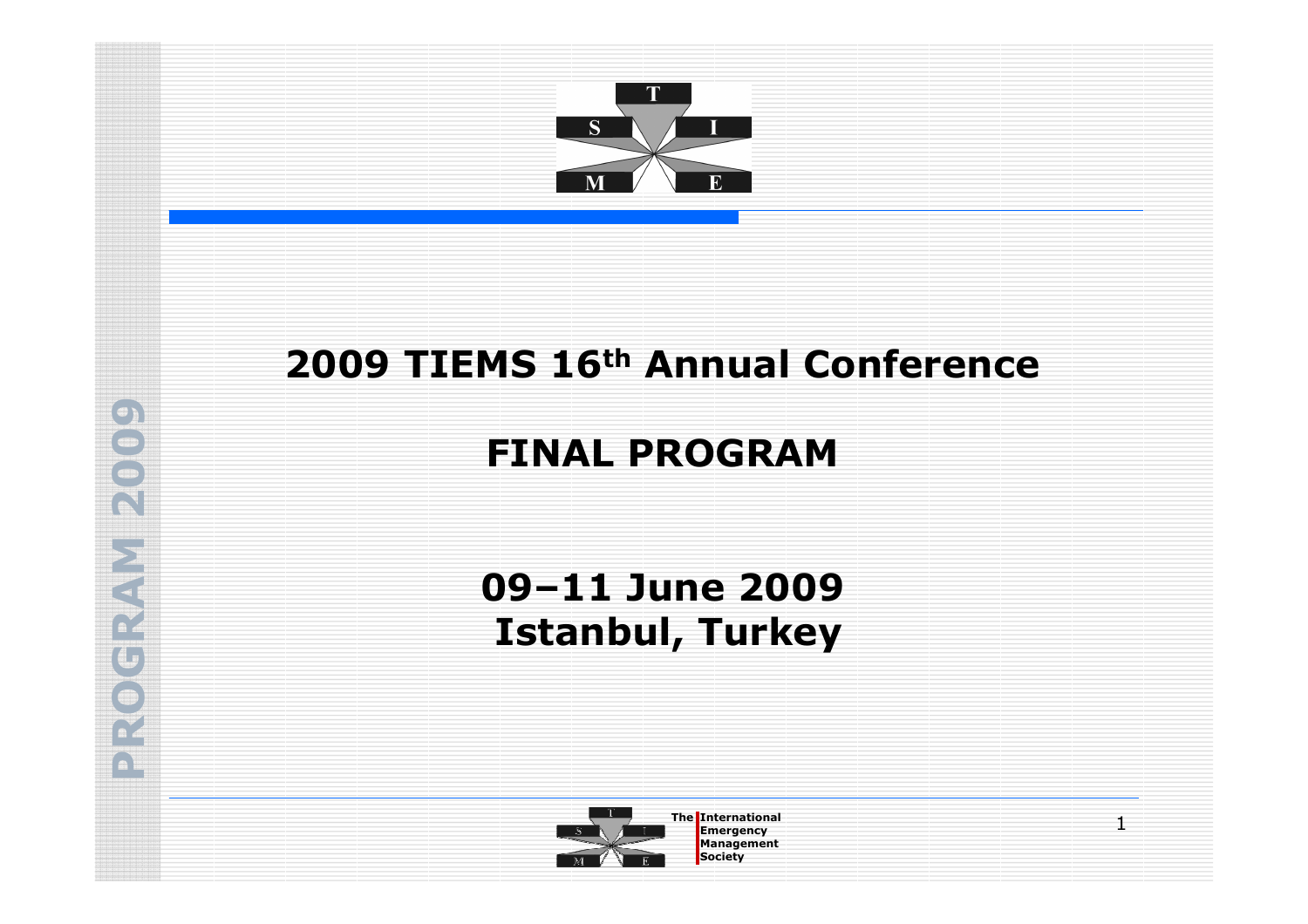### **2009 TIEMS 16th Annual ConferenceWelcome to Istanbul, Turkey!**

### **Past Conferences**

- Fort Lauderdale, USA, 1994
- Sofia Antipolis, France, 1995
- Montreal, Canada, 1996
- Copenhagen, Denmark, 1997
- Washington, USA, 1998
- Delft, Netherlands, 1999
- Orlando, USA, 2000
- Oslo, Norway, 2001
- Waterloo, Canada, 2002
- Sofia Antipolis, France, 2003
- Melbourne, Australia, 2004
- Thorshavn, Faroe Islands, 2005
- Seoul, Korea, 2006
- Trogir, Croatia, 2007
- Prague, Czech Republic, 2008



Management**Society** 

#### **Future Conferences**

- Beijing, China, 2010
- Cluj Napoca, Romania, 2011
- Oslo, Norway, 2012

2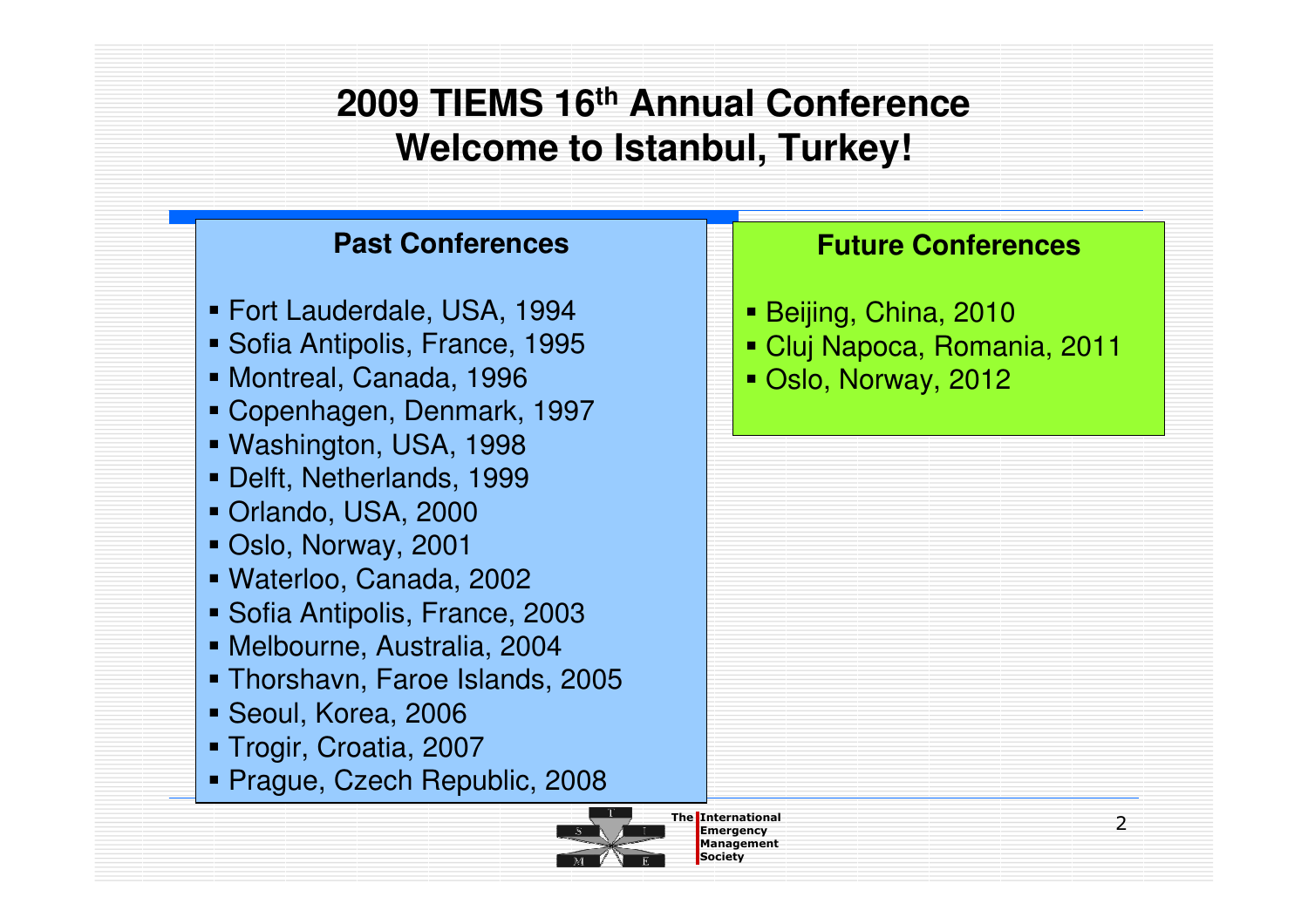## **2009 TIEMS 16th Annual ConferenceProgram Overview**

#### **Day 1 – Tuesday09 June 2009**

**0900 – 1030 Opening Ceremony1030 – 1100 Coffee 1100 – 1230 Keynotes 11230 – 1400 Lunch 1400 – 1530 Parallel Sessions 11530 – 1600 Coffee1600 – 1730 Parallel Sessions 21730 – 1900 Exhibition & PostersWalkthrough1900 – 2200 Social Event**

**Day 2 – Wednesday10 June 2009**

**0900 – 1030 Parallel Sessions 3/ Workshop 11030 – 1100 Coffee1100 – 1230 Keynotes 21230 – 1400 Lunch 1400 – 1530 Exhibitor & Speakers Corner/Parallel Sessions 4/Workshop 2 1530 – 1600 Coffee1600 – 1730 Parallel Sessions 5 1730 – 1900 TIEMS Annual General Meeting1900 – 2200 On your own in Istanbul**

### **Day 3 – Thursday**

#### **11 June 2009**

**0900 – 1030 Parallel Sessions 6/ Workshop 31030 – 1100 Coffee1100 – 1230 Keynotes 31230 – 1400 Lunch 1400 – 1530 Posters/Speakers Corner/Parallel Sessions 7/Workshop 41530 – 1600 Coffee 1600 – 1730 TIEMS 2010 in China1730 – 1900 Exhibition & PostersWalkthrough 1900 – 2200 Gala Dinner with Closing Ceremony**



The International Emergency of the International Emergency of the International Emergency of the International Emergency of the International Emergency of the International Emergency of the International Emergency of the I Management**Society**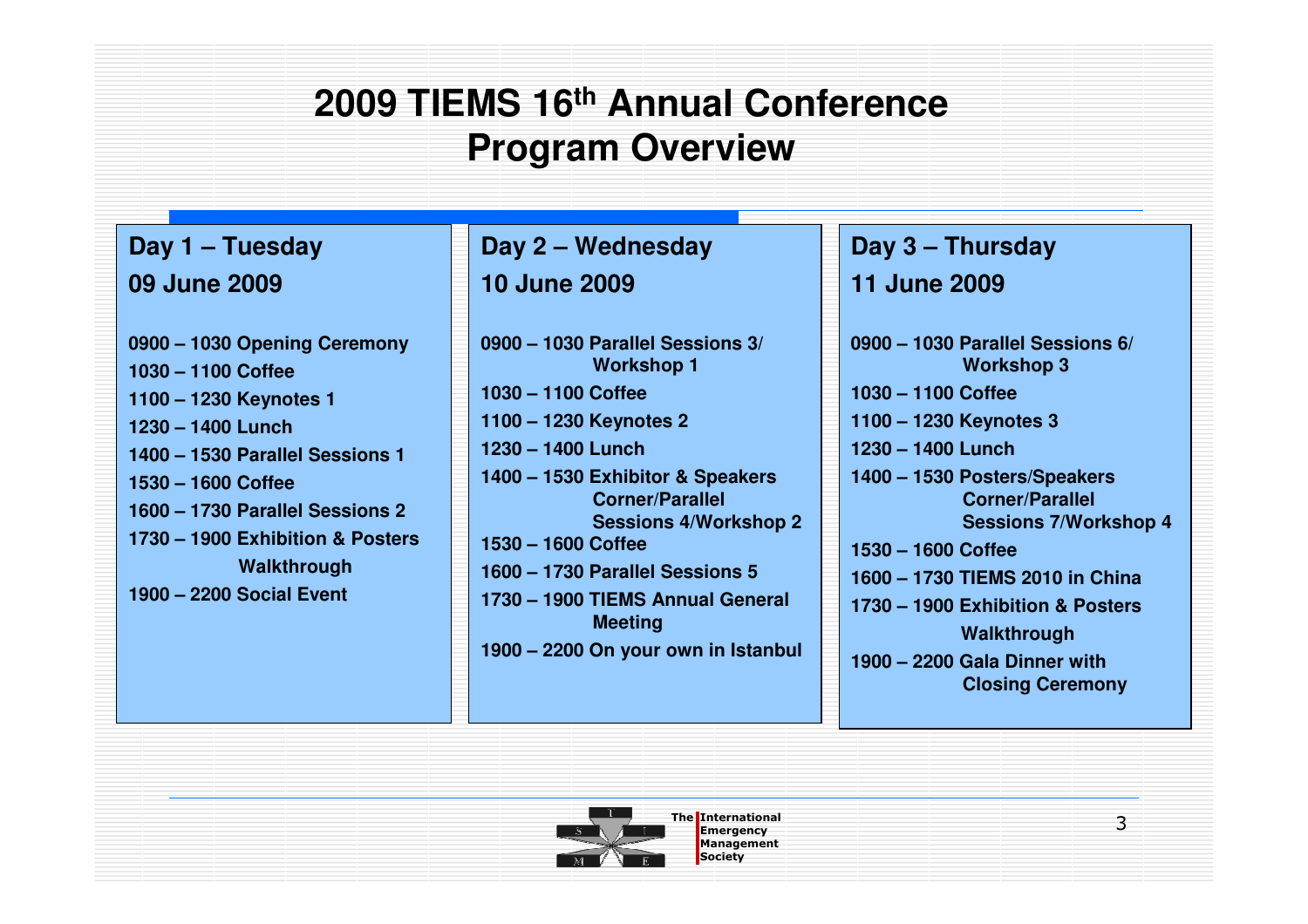# **2009 TIEMS 16th Annual ConferenceDay 1 – Program Overview**

**Tuesday, 09 June 2009**

- **0900 – 1030 Opening Ceremony**
- **1030 – 1100 Coffee**
- **1100 – 1230 Keynotes 1**
- **1230 – 1400 Lunch**
- **1400 – 1530 Parallel Sessions 1**
- **1530 – 1600 Coffee**
- **1600 – 1730 Parallel Sessions 2**
- **1730 – 1900 Exhibition & Posters Walkthrough**
- **1900 – 2200 Social Event**



4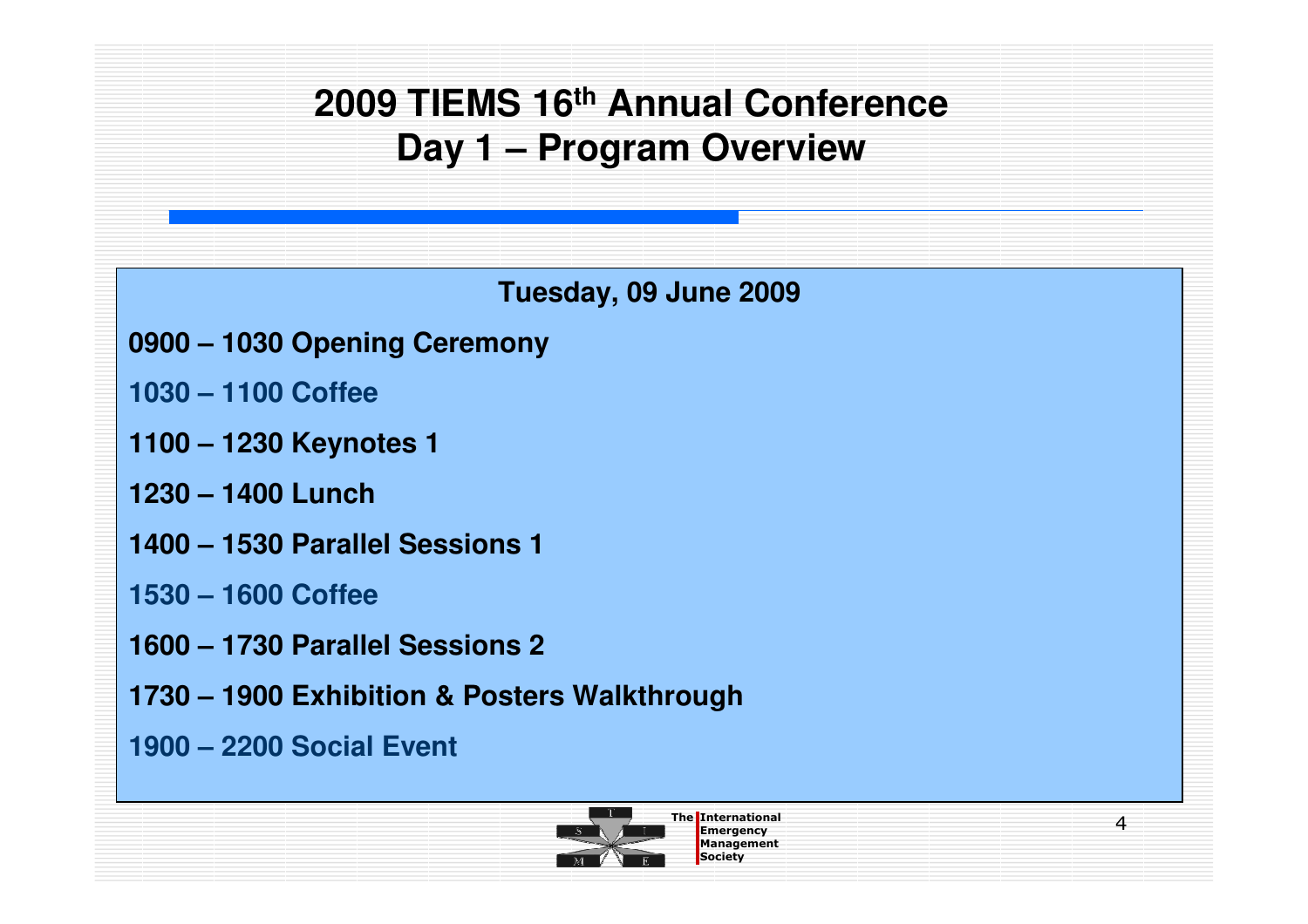## **Day 1 – Tuesday, 09 June 2009Opening Ceremony and Keynotes 1: 0900 – 1230**

|               | 0900 - 1030 Opening Ceremony                                                          |
|---------------|---------------------------------------------------------------------------------------|
|               | Chair: Muhammed Sahin – ITU, Turkey                                                   |
|               |                                                                                       |
|               | 0900 - 1030 "Welcome to Istanbul Where the Continents Meet"                           |
|               | <b>Representatives from Turkish Government and Authorities</b>                        |
|               |                                                                                       |
|               | 1000 – 1030 "TIEMS 2008 Review and Future Plans"                                      |
|               | TIEMS President - K. Harald Drager, Norway                                            |
|               | $1030 - 1100$ Coffee                                                                  |
| $1100 - 1230$ | <b>Keynotes 1</b>                                                                     |
|               | Chair: K. Harald Drager - TIEMS President, Norway                                     |
|               |                                                                                       |
| $1100 - 1130$ | "Risk Management starts from Risk Assessment and Simulation"                          |
|               | Ferruccio Cerruti, Managing Director - ETEA SICUREZZA SRL, Italy                      |
|               | 1130 – 1200 "Population alert – Possibilities in the past, present and in the future" |
|               | Jesper Nielsen, Government Relations Manager – UMS, Denmark                           |
|               | 1200 – 1230 "A Critical Review of Emergency and Disaster Management in Turkey"        |
|               | Hasan Boduroglu - ITU and Chairman of the Earthquake Foundation, Turkey               |
|               | 1230 – 1400 Lunch                                                                     |
|               | Management<br>Society                                                                 |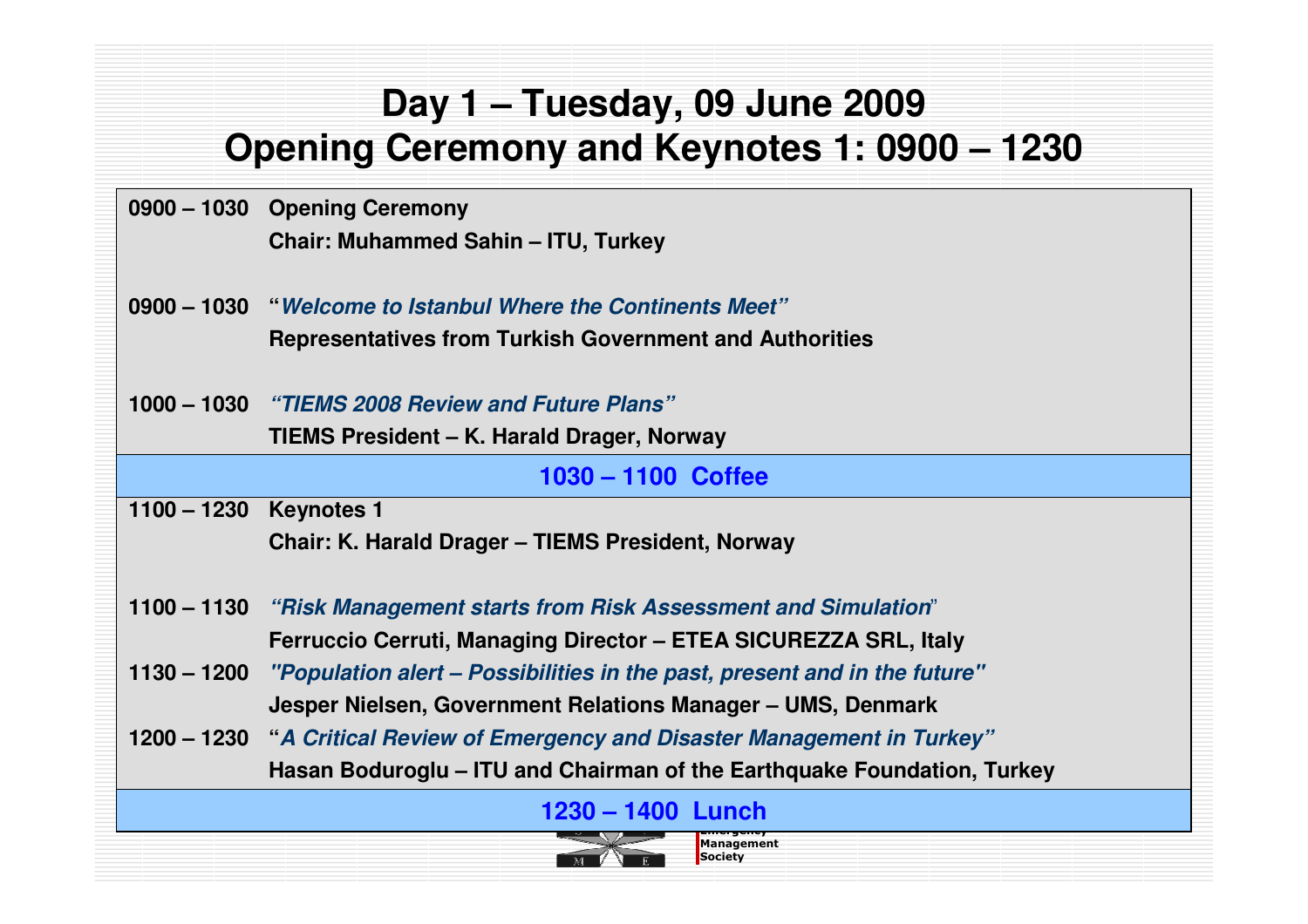| Day 1 - Tuesday, 09 June 2009<br><b>Parallel Sessions 1: 1400 - 1530</b>                                                                                                                                                                                   |                                                                                                                                                                                     |                                                                                                                                                         |  |  |
|------------------------------------------------------------------------------------------------------------------------------------------------------------------------------------------------------------------------------------------------------------|-------------------------------------------------------------------------------------------------------------------------------------------------------------------------------------|---------------------------------------------------------------------------------------------------------------------------------------------------------|--|--|
| <b>Sessions 1A</b><br><b>Sessions 1B</b><br><b>Sessions 1C</b>                                                                                                                                                                                             |                                                                                                                                                                                     |                                                                                                                                                         |  |  |
| <b>Earthquakes</b>                                                                                                                                                                                                                                         | <b>GIS</b>                                                                                                                                                                          | <b>Fire Fighting</b>                                                                                                                                    |  |  |
| <b>Chair: Qu Guosheng, China</b>                                                                                                                                                                                                                           | <b>Chair: Jaroslav Pejcoch, Czech Republic</b>                                                                                                                                      | <b>Chair: Giedo Van pellicom, Belgium</b>                                                                                                               |  |  |
| <b>1400 - 1430: "Analysis Of Rmb 167</b><br>Billion (USD 25 Billion) Budget On<br>The Critical Infrastructure Protection<br>And Reconstruction For The China 5-<br>12 Wenchuan Earthquake<br><b>Emergency Recovery"</b><br><b>ZHANG Ji</b><br><b>China</b> | 1400 - 1430: "Modelling Emergency<br>Management Data By Uml As An Extension<br>Of Geographic Data Sharing Model: Asat<br>Approach"<br><b>Arif Cagdas Aydinoglu</b><br><b>Turkey</b> | 1400 - 1430: "Dermal Absorption of<br><b>Toxic Gasses by Firemen Wearing</b><br><b>Protective Suits"</b><br><b>Nils Rosmuller</b><br><b>Netherlands</b> |  |  |
| <b>1430 - 1500: "Comparison Of The</b><br><b>Istanbul Earthquake Loss</b><br><b>Assessment Studies"</b><br><b>Himmet Karaman</b><br><b>Turkey</b>                                                                                                          | <b>1430 - 1500: "Selecting 3d Urban</b><br><b>Visualisation Models For Disaster</b><br>Management: A Rule-based Approach"<br><b>Serkan Kemec</b><br><b>Turkey</b>                   | 1430 - 1500: "SAR System In Croatia<br>- Yachtsmen's Feedback Research"<br><b>Srecko Favro</b><br>Croatia                                               |  |  |
| 1500 - 1530: "Will A Major<br><b>Earthquake Strike The Eastern</b><br>Turkey?"<br><b>Haluk Ozener</b><br><b>Turkey</b>                                                                                                                                     | 1500 - 1530: "Improving Resource<br>Management In Flood Response With<br><b>Process Models And Web Gis"</b><br><b>Armin Wagenknecht</b><br><b>Germany</b>                           | <b>1500 - 1530: "Information</b><br><b>Requirements Gathering for On-site</b><br><b>Emergency Response Systems"</b><br><b>Lili Yang</b><br><b>UK</b>    |  |  |
| 1530 - 1600 Coffee                                                                                                                                                                                                                                         |                                                                                                                                                                                     |                                                                                                                                                         |  |  |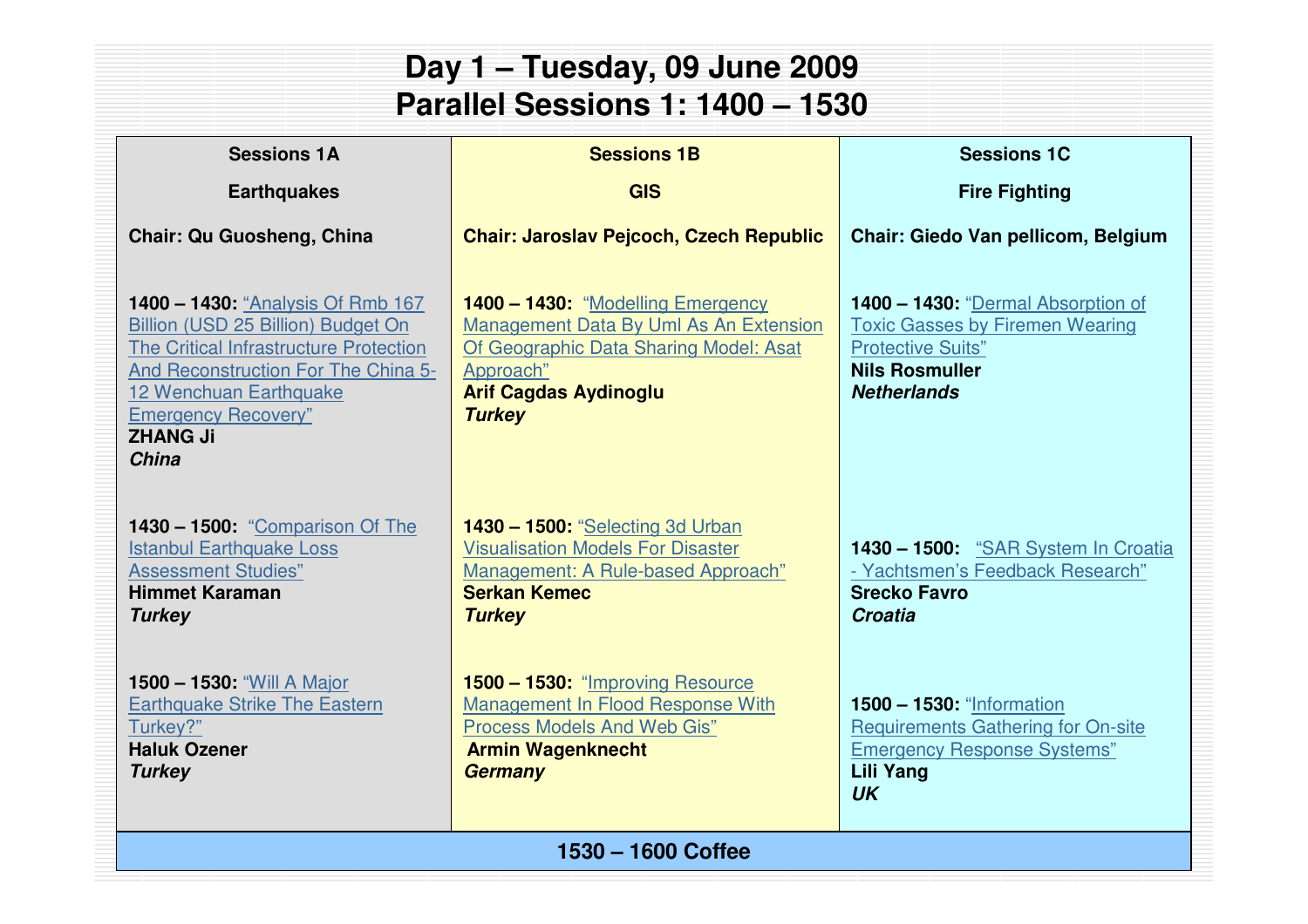### **Day 1 – Tuesday, 09 June 2009Parallel Sessions 2: 1600 – 1730**

| <b>Sessions 2A</b>                                                                                                    | <b>Sessions 2B</b>                                                                                                                                                     | <b>Sessions 2C</b>                                                                                                                                                                   |
|-----------------------------------------------------------------------------------------------------------------------|------------------------------------------------------------------------------------------------------------------------------------------------------------------------|--------------------------------------------------------------------------------------------------------------------------------------------------------------------------------------|
| <b>Earthquakes</b>                                                                                                    | <b>Technology</b>                                                                                                                                                      | <b>Training and exercises</b>                                                                                                                                                        |
| <b>Chair: Nina Frolova, Russia</b>                                                                                    | <b>Chair: Snjezana Knezic, Croatia</b>                                                                                                                                 | <b>Chair: Steven Jenkins, Australia</b>                                                                                                                                              |
| 1600 - 1630: "Design Of Hazturk Data<br><b>Catalog And Repository"</b><br><b>Selim Serhan Yildiz</b><br><b>Turkey</b> | 1600 - 1630: "3 Dimensional Rendering<br>In A Disaster Management And<br><b>Meteorological Early Warning System</b><br>Project"<br><b>SENEM BILIR</b><br><b>Turkey</b> | <b>1600 – 1630: "Risk Analysis Of The</b><br><b>Transit Vessel Traffic In The Strait Of</b><br>Istanbul"<br>Birnur Özbaş<br><b>Turkey</b>                                            |
| 1630 - 1700: "Turkish Disaster Time<br>Line: Is The Past Prologue?"<br><b>Irmak Renda-Tanali</b><br><b>Turkey</b>     | 1630 - 1700: "Citrine - Common<br><b>Intelligence And Traceability For Rescue</b><br><b>And Identification Operations"</b><br>Daniela Dell'Amura<br><b>Italy</b>       | 1630 - 1700: "Improving Learning From<br><b>Emergency Exercises"</b><br><b>Kerstin Eriksson</b><br><b>Sweden</b>                                                                     |
|                                                                                                                       | 1700 - 1730: "Review Of Methods And<br><b>Information Technology For Ship Collision</b><br>Avoidance"<br><b>Anita Gudelj</b><br><b>Croatia</b>                         | 1700 - 1730: "Preliminary Results Of A<br><b>Survey On Disaster Awareness Of</b><br><b>Personnel And Students Of Kocaeli</b><br>University"<br><b>GERDAN Serpil</b><br><b>Turkey</b> |
| 1730 – 1900 Exhibition & Posters Walkthrough<br>1900 - 2200 Social Event                                              |                                                                                                                                                                        |                                                                                                                                                                                      |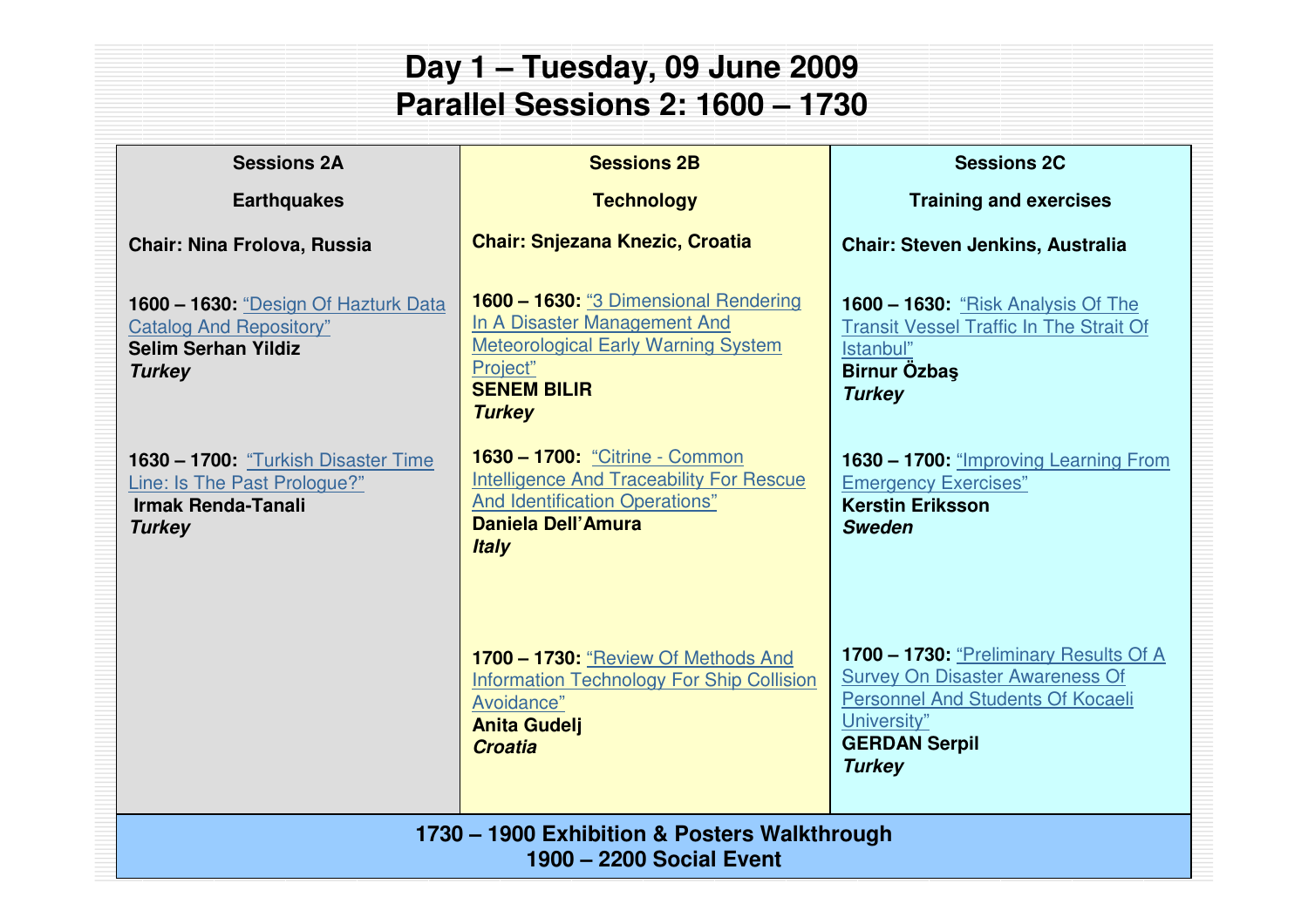## **2009 TIEMS 16th Annual ConferenceDay 2 – Program Overview**

**Wednesday, 10 June 2009**

- **0900 – 1030 Parallel Sessions 3/Workshop 1**
- **1030 – 1100 Coffee**
- **1100 – 1230 Keynotes 2**
- **1230 – 1400 Lunch**
- **1400 – 1530 Exhibitors & Sponsors Speakers Corner/Parallel Sessions 4/ Workshop 2**
- **1530 – 1600 Coffee**
- **1600 – 1730 Parallel Sessions 5**
- **1730 – 1900 TIEMS Annual General Meeting**
- **1900 – 2200 On your own in Istanbul**

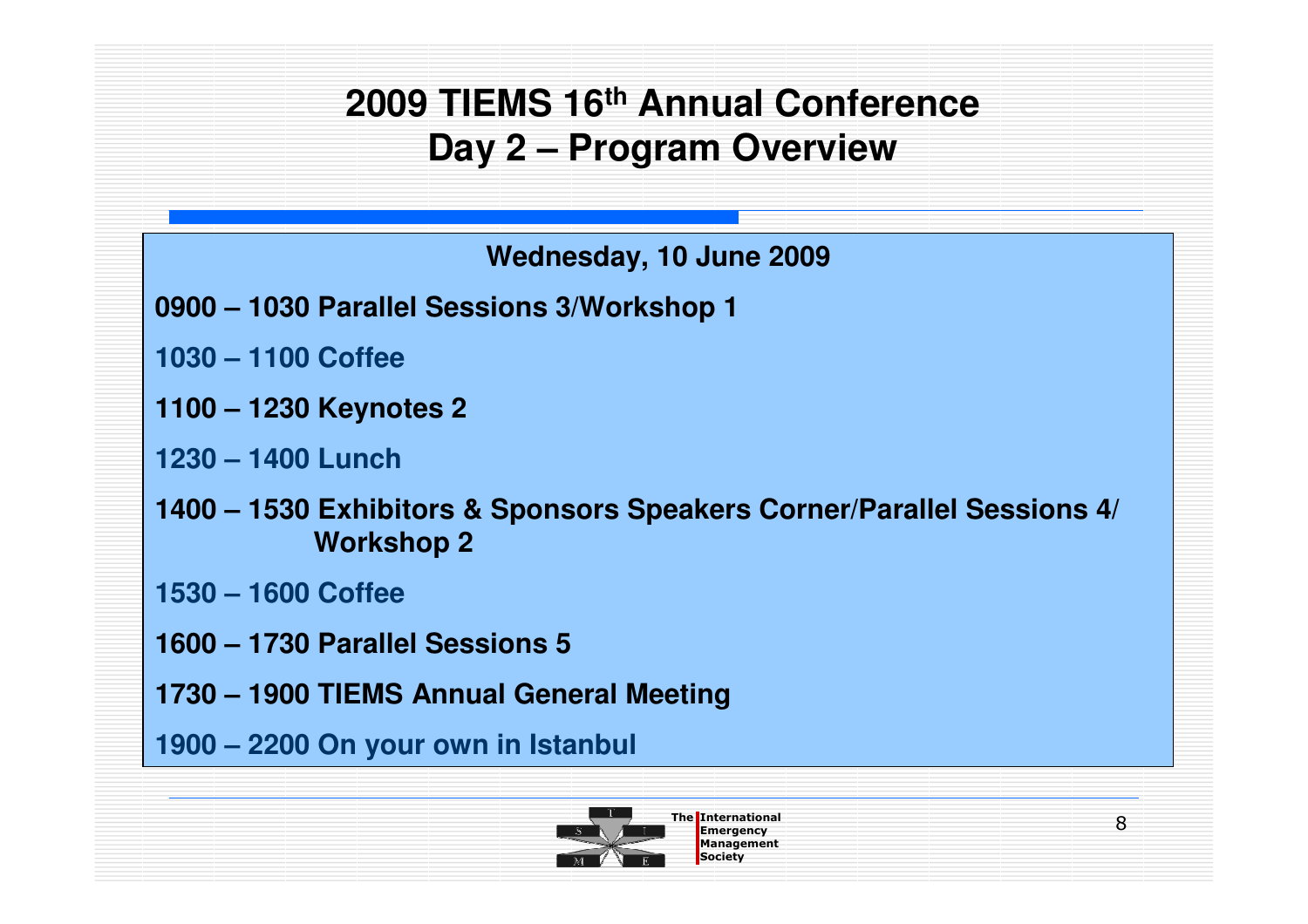#### The International Emergency ManagementSociety**1030 – 1100 CoffeeDay 2 – Wednesday, 10 June 2009 Parallel Sessions 3 and Workshop 1: 0900 – 1030Sessions 3BTechnologyChair: Kerstin Eriksson, Sweden0900 – 0930:** "Dangers Of Nanotechnologies: Solution To Potential Health And Environmental Concerns"**Dejana DimitrijevicSerbia0930 – 1000:** "Ship Power Plant – Safety Design" **Maja Kr**č**umCroatia1000 – 1030:** " Making Sensor Data Work For Emergency Response "**Yanning Yang UKSessions 3AEarthquakesChair: Zhang Ji, China0900 – 0930:** "Challenges Of Global Earthquake Loss Estimation In Emergency Mode"**Nina FrolovaRussia0930 – 1000:** "Identification Of The Block Movements And Stress Zones In Southwestern Anatolia Through Gnss Measurements, Seismicity, And Coulomb **Stress Distribution" Ibrahim TiryakiogluTurkey1000 – 1030:** "Design Of A System For Rapid Assessment Of Earthquake Hazard In Turkey For Decision Making"**Haluk OzenerTurkeyWorkshop 1Chair: K. Harald Drager, Norway0900 – 1030:** "Risk Management starts from Risk Assessment and Simulation"**Ferruccio CerrutiItaly**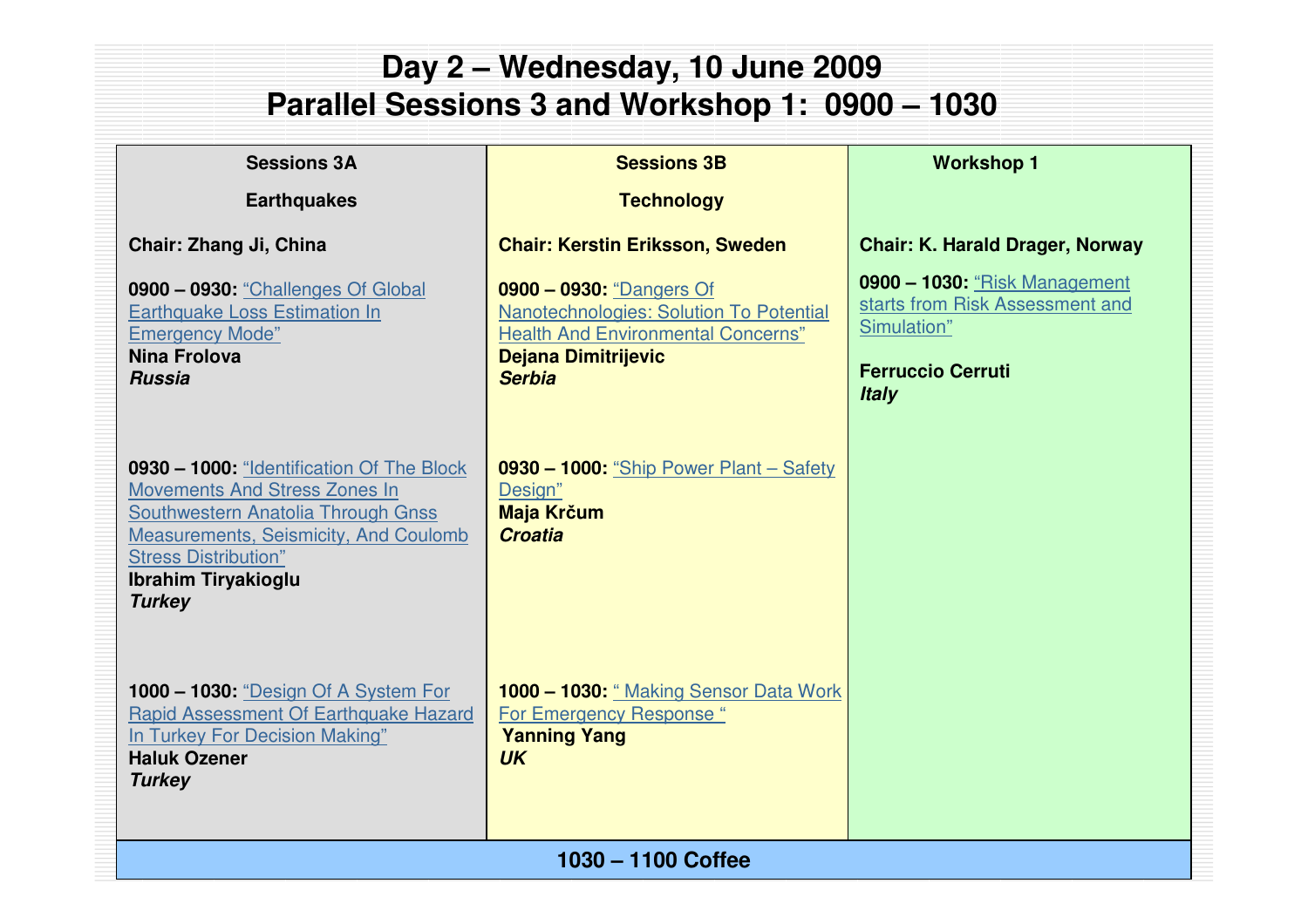## **Day 2 – Wednesday, 10 June 2009Keynotes 2: 1100 - 1230**

| 1100 - 1230 Keynotes 2 |                                                                                           |    |
|------------------------|-------------------------------------------------------------------------------------------|----|
|                        | <b>Chair: Charles Kelly - TIEMS Treasurer, USA</b>                                        |    |
|                        |                                                                                           |    |
|                        | 1100 - 1130 "Overview of Emergency and Disaster Management in Africa"                     |    |
|                        | Hippolyte Fofack, Senior World Bank Economist - World Bank, USA                           |    |
|                        | 1130 – 1200 "Brief Introduction of China's Emergency Management under the Construction of |    |
|                        | <b>Harmonious Society"</b>                                                                |    |
|                        | Shan Chunchang, Director of the Expert Panel for the Emergency Management                 |    |
|                        | Taskforce under the General Office of the State Council, China                            |    |
|                        | 1200 – 1230 "New Concepts for Future Disaster Response"                                   |    |
|                        | Martin von Bergh, Managing Director - Von Bergh Global Medical Consulting, Germany        |    |
|                        |                                                                                           |    |
|                        |                                                                                           |    |
|                        | 1230 - 1400 Lunch                                                                         |    |
|                        |                                                                                           |    |
|                        |                                                                                           |    |
|                        | <b>The International</b>                                                                  | 10 |
|                        | <b>Emergency</b>                                                                          |    |

**Management Society**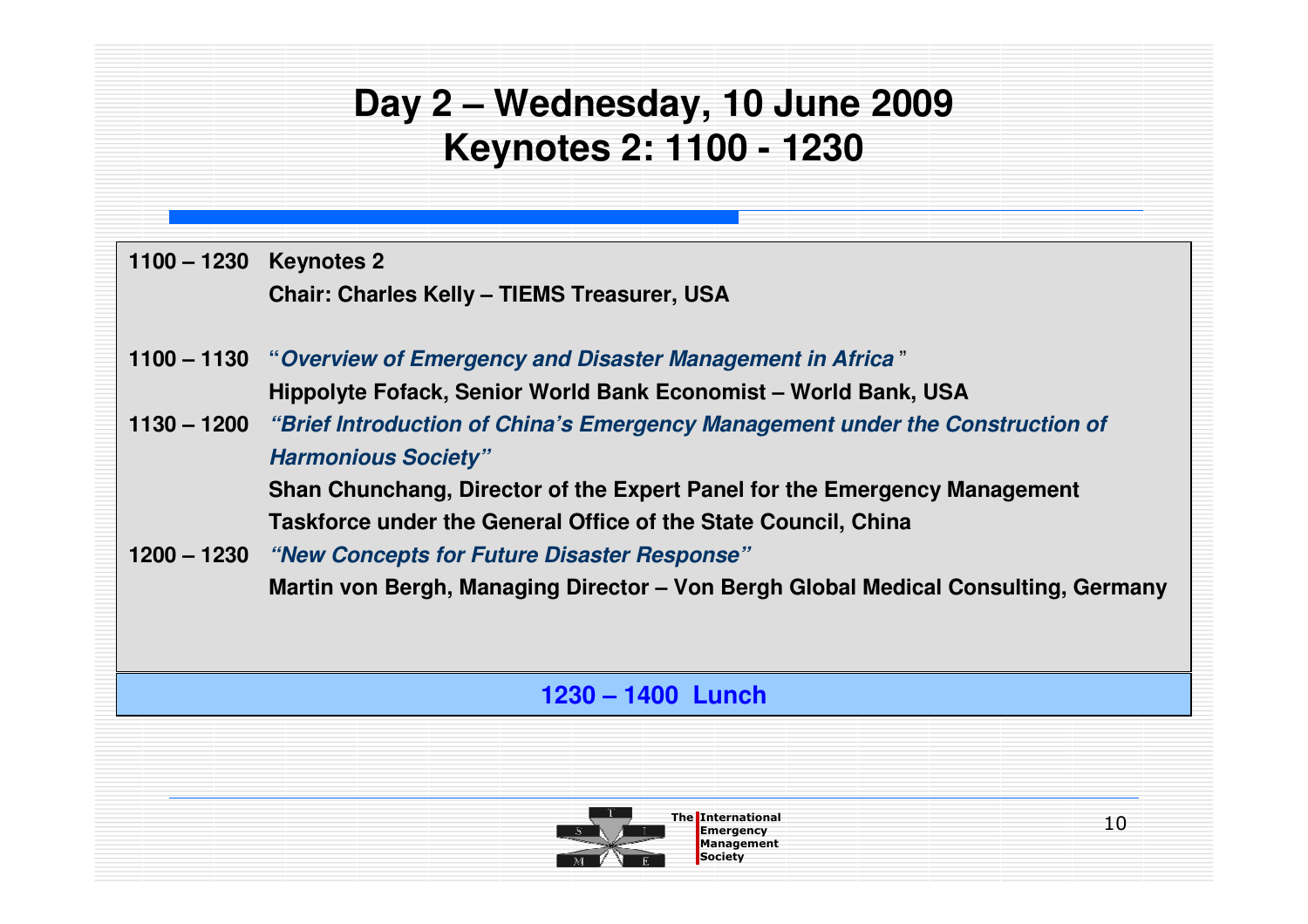| Day 2 – Wednesday, 10 June 2009<br><b>Exhibitors &amp; Sponsors Speakers Corner/Parallel Sessions 4 and Workshop 2:</b><br>1400 - 1530                                                     |                                                                                                                                                                                                                                                                                                                                                                                                        |                                                                                                                                                                                                                                                                                                                                                                                                                  |                                                                                                                                                                                                                                         |
|--------------------------------------------------------------------------------------------------------------------------------------------------------------------------------------------|--------------------------------------------------------------------------------------------------------------------------------------------------------------------------------------------------------------------------------------------------------------------------------------------------------------------------------------------------------------------------------------------------------|------------------------------------------------------------------------------------------------------------------------------------------------------------------------------------------------------------------------------------------------------------------------------------------------------------------------------------------------------------------------------------------------------------------|-----------------------------------------------------------------------------------------------------------------------------------------------------------------------------------------------------------------------------------------|
| <b>Exhibitors &amp; Sponsors</b>                                                                                                                                                           | <b>Sessions 4A</b>                                                                                                                                                                                                                                                                                                                                                                                     | <b>Sessions 4B</b>                                                                                                                                                                                                                                                                                                                                                                                               | <b>Workshop 2</b>                                                                                                                                                                                                                       |
| <b>Silver Sponsor:</b>                                                                                                                                                                     | <b>Crisis management</b>                                                                                                                                                                                                                                                                                                                                                                               | <b>Training &amp; Exercises</b>                                                                                                                                                                                                                                                                                                                                                                                  |                                                                                                                                                                                                                                         |
| <b>· ETEA SICUREZZA</b><br><b>SRL, Italy</b><br><b>Bronze Sponsors:</b><br><b>· HARMONY</b><br><b>Technologies Co., Ltd,</b><br><b>China</b><br><b>GE Security EMEA,</b><br><b>Belgium</b> | <b>Chair: Charles Kelly, USA</b><br>1400 - 1430: "Multi-<br>organizational Governance in<br><b>International Disaster</b><br><b>Management: Nargis Cyclone</b><br>in Myanmar and Sichuan<br>Earthquake in China Cases"<br><b>Naim Kapucu</b><br><b>USA</b><br>1430 - 1500: "Assessing<br><b>Response System</b><br><b>Capabilities Of Socio-</b><br>technical Systems"<br><b>Alexander Wilhelmsson</b> | <b>Chair: Stephen Krill Jr., USA</b><br>1400 - 1430: "Risk Area Estimation<br><b>And Consequence Based Analysis</b><br><b>Using 3d Terrain Modelling Case</b><br><b>Study: An Accidental Phosgene</b><br>Release Scenario Near Râmnicu-<br>vâlcea, Romania"<br>Nicolae Ajtai<br>Romania<br>1430 - 1500: "Developing Training<br><b>Course For Urban Disaster</b><br>Prevention"<br>Young-jai Lee<br><b>Korea</b> | <b>Chair: K. Harald Drager</b><br>1400 - 1530: "TIEMS<br><b>International Certification</b><br>of Emergency and<br><b>Disaster Managers"</b><br><b>Giedo Van pellicom</b><br><b>Belgium</b><br><b>K. Harald Drager</b><br><b>Norway</b> |
|                                                                                                                                                                                            | <b>Sweden</b><br>1500 - 1530: "Challenges To<br>Intra-organizational Risk And<br><b>Vulnerability Information Flow</b><br>In Public Organizations"<br><b>Jonas Borell</b><br><b>Sweden</b>                                                                                                                                                                                                             |                                                                                                                                                                                                                                                                                                                                                                                                                  |                                                                                                                                                                                                                                         |
| 1530 - 1600 Coffee                                                                                                                                                                         |                                                                                                                                                                                                                                                                                                                                                                                                        |                                                                                                                                                                                                                                                                                                                                                                                                                  |                                                                                                                                                                                                                                         |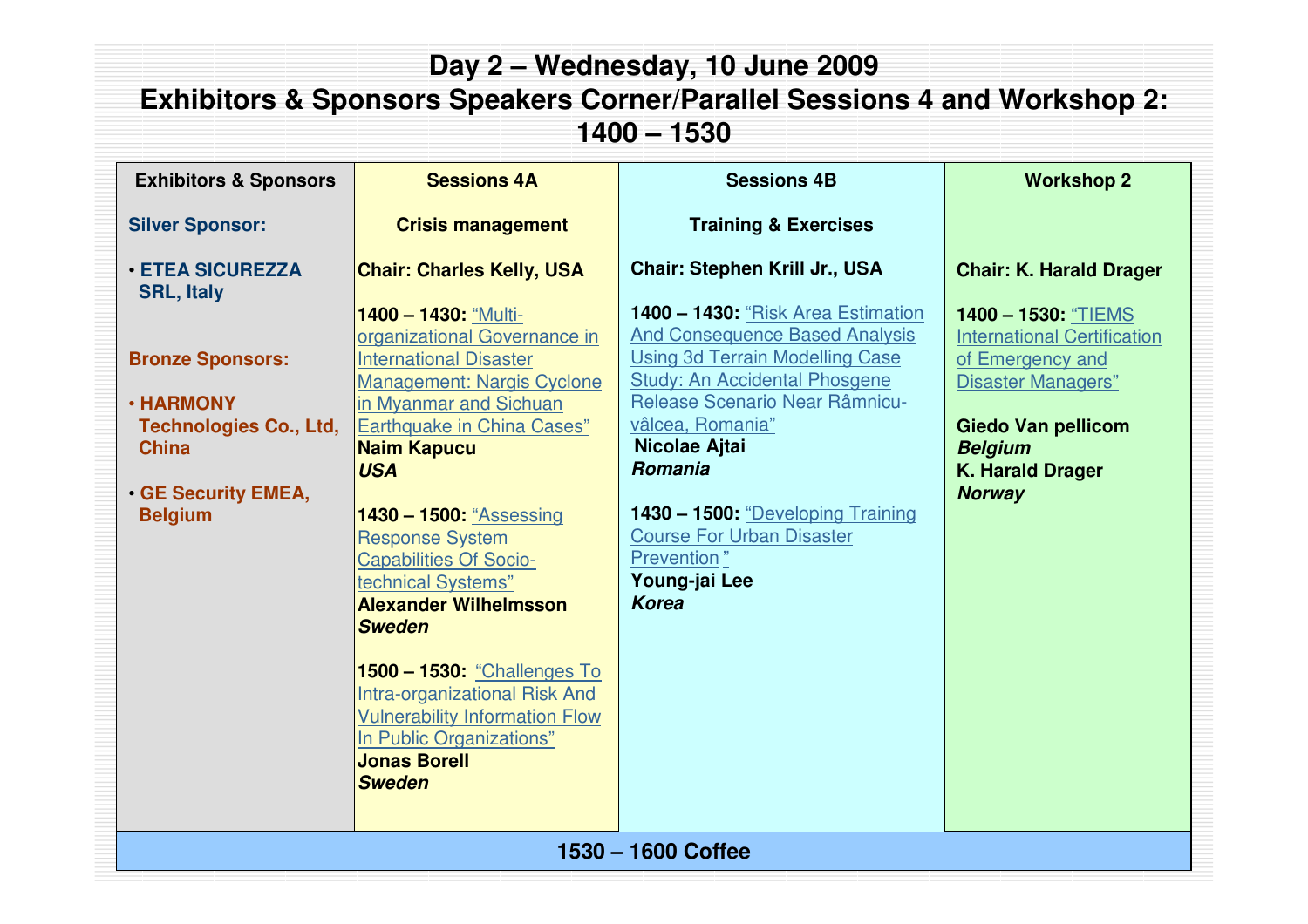

**Established in 1993, ETEA Sicurezza SRL is an engineering firm, specializing in industrial safety, with expertise in the areas of:**

**□ Personnel Safety**<br>□ Industrial and Civ - **Industrial and Civil Safety and Security** 



The International and the International and the International and the International and International and International and International and International and International and International and International and Internat Management**Society**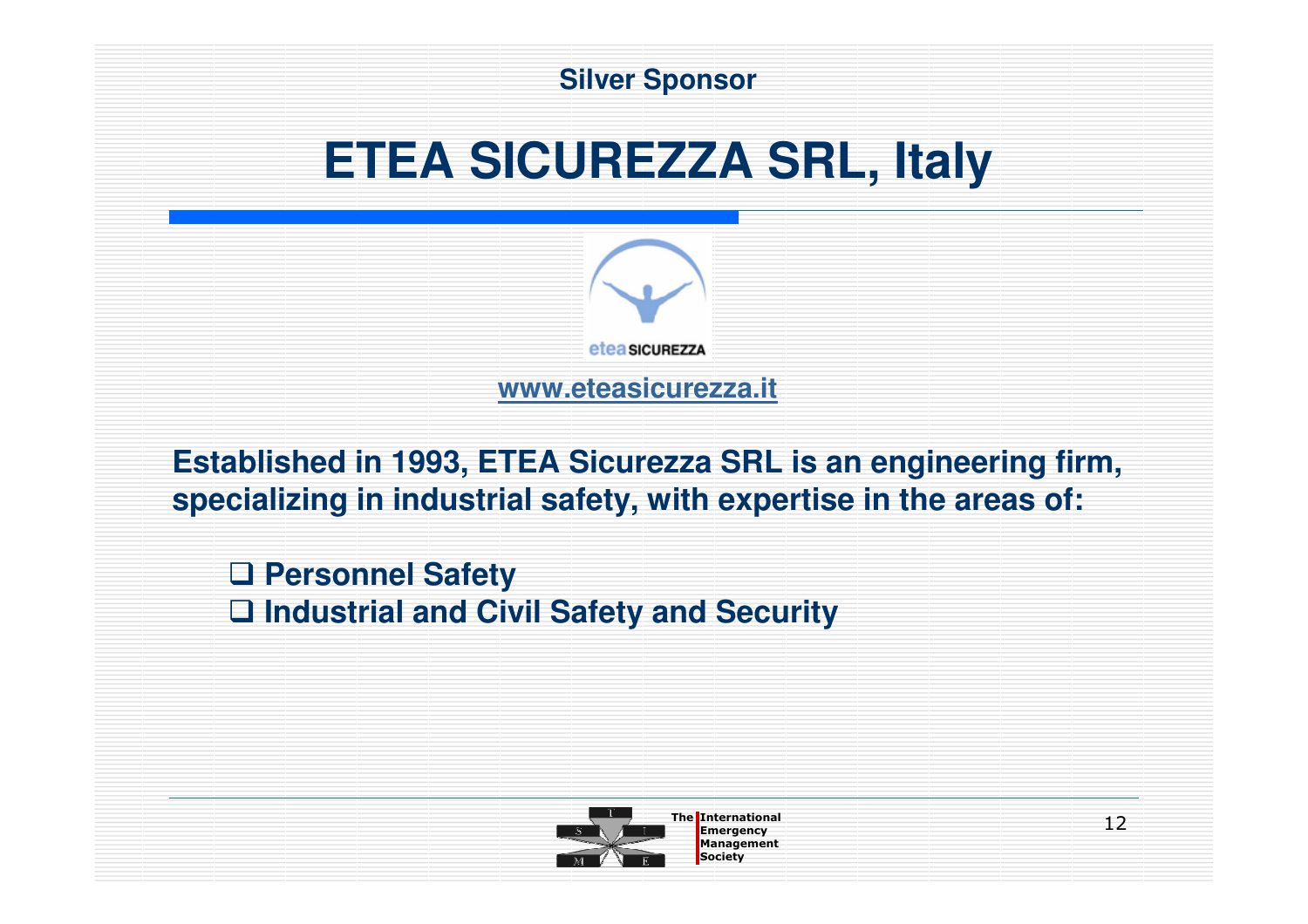#### **Bronze Sponsor**

東方正通 **HARMONY Technologies Co., Ltd.** 

**www.harmony.en.china.cn**

**Established in 2002, Beijing Harmony Technologies Co., Ltd (HARMONY) is the largest solutions provider in China for Emergency Management System ICT platform construction. HARMONY provides services in the Emergency Management industry for the government, including: consulting, platform design & fulfilment, application and data development and management.**

**Headquartered in Beijing, with branches in Hei-longjiang, Shanxi, Guangdong, and Sichuan provinces, HARMONY focuses on government EMS, HIT, eGovernment info sharing and resource integration applications.**

**HARMONY is the founder and consulting member of the Emergency Management System (EMS) research project for the State Council of China, the consulting member of Beijing EMS Research Group, the Chief architect for the EMS IT platform of the Beijing 2008 Olympic Summer Games.**

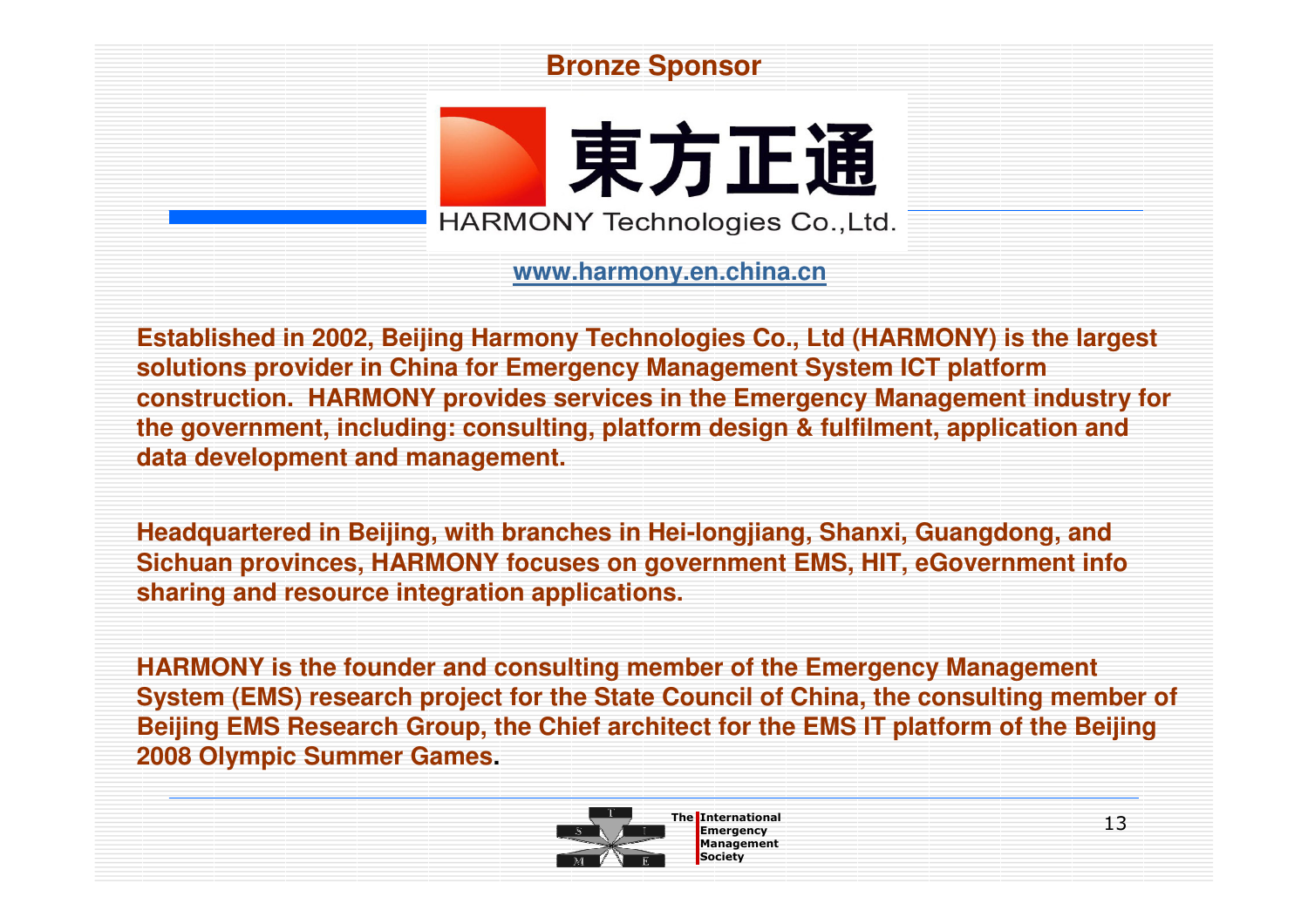#### **Bronze Sponsor**



### **GE Security EMEA, Belgium**

**GE Security, a subsidiary of General Electric, is focused on the communication and information technologies for security, safety and lifestyle enhancements.**

**Our activities in Homeland Protection are driven by the development of technologies for explosives (trace & bulk), chemical and biological agent detection.**

**More specifically in the area of emergency response, we are developing new solutions and technologies for detecting chemical and biological agents.**



The International and the International and the International and the International and International and International and International and International and International and International and International and Internat Management**Society**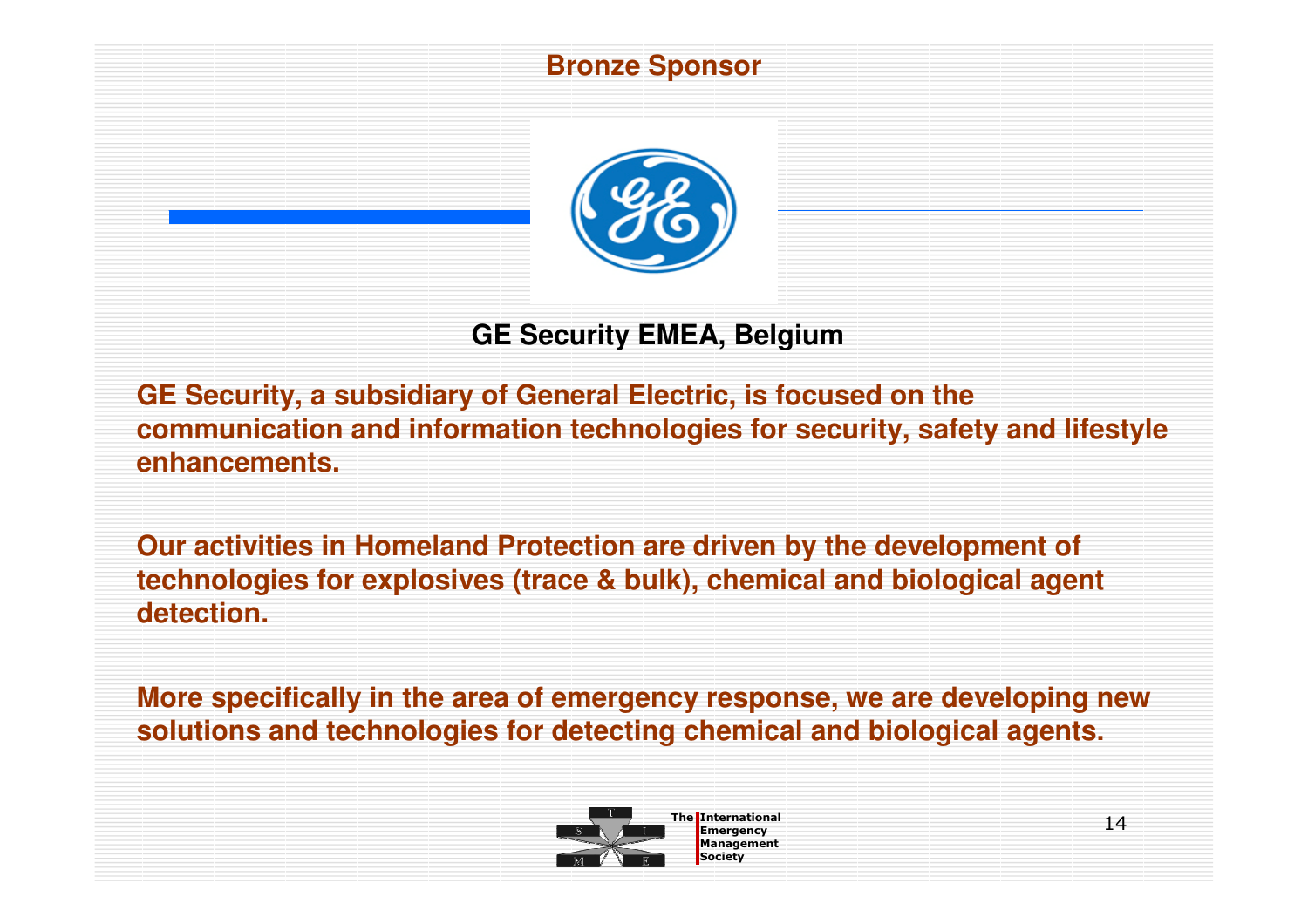### **Day 2 – Wednesday, 10 June 2009Parallel Sessions 5: 1600 – 1730**

| <b>Sessions 5A</b>                                                                                                                      | <b>Sessions 5B</b>                                                                              | <b>Sessions 5C</b>                                                                                                                                                                                |
|-----------------------------------------------------------------------------------------------------------------------------------------|-------------------------------------------------------------------------------------------------|---------------------------------------------------------------------------------------------------------------------------------------------------------------------------------------------------|
| <b>Crisis management</b>                                                                                                                | <b>Critical infrastructures</b>                                                                 | <b>Emergency planning</b>                                                                                                                                                                         |
| <b>Chair: Nils Rosmuller, Netherlands</b>                                                                                               | <b>Chair: Alan Jones, UK</b>                                                                    | <b>Chair: Charles Kelly, USA</b>                                                                                                                                                                  |
| <b>1600 - 1630: "Is Our E-world Safe? </b><br><b>Structural Threats"</b><br><b>Jaroslav Pejcoch</b><br><b>Czech Republic</b>            | 1600 - 1630: "Failure on Engineering<br>Structures"<br><b>Semih Dalgin</b><br><b>Turkey</b>     | <b>1600 - 1630: "A Framework to</b><br><b>Integrate Social Vulnerability into</b><br><b>Catastrophic Natural Disaster</b><br><b>Preparedness Planning"</b><br><b>Sarp Yeletaysi</b><br><b>USA</b> |
| 1630 – 1700: "Avoid remaking the same<br>mistakes again: a framework to analyse<br>previous errors"<br>Jose M. Sarriegi<br><b>Spain</b> | 1630 - 1700: "Deformation Monitoring of<br>Atatürk Dam"<br><b>Yunus Kalkan</b><br><b>Turkey</b> | 1630 - 1700: "Medical Intelligence<br>And Means Of Mass Destruction"<br>Teodora Ivanuša<br><b>Slovenia</b>                                                                                        |
| 1700 - 1730: "Management During Crisis<br>- The Art Of War For Managers"<br>James C. Hagen<br><b>USA</b>                                |                                                                                                 | 1700 - 1730: "How Do We Identify<br><b>Climate Change Impacts Within</b><br><b>Community Hazard Mitigation?"</b><br><b>David King</b><br><b>Australia</b>                                         |
| 1730 - 1900 TIEMS Annual General Meeting<br>1900 – On your own in Istanbul                                                              |                                                                                                 |                                                                                                                                                                                                   |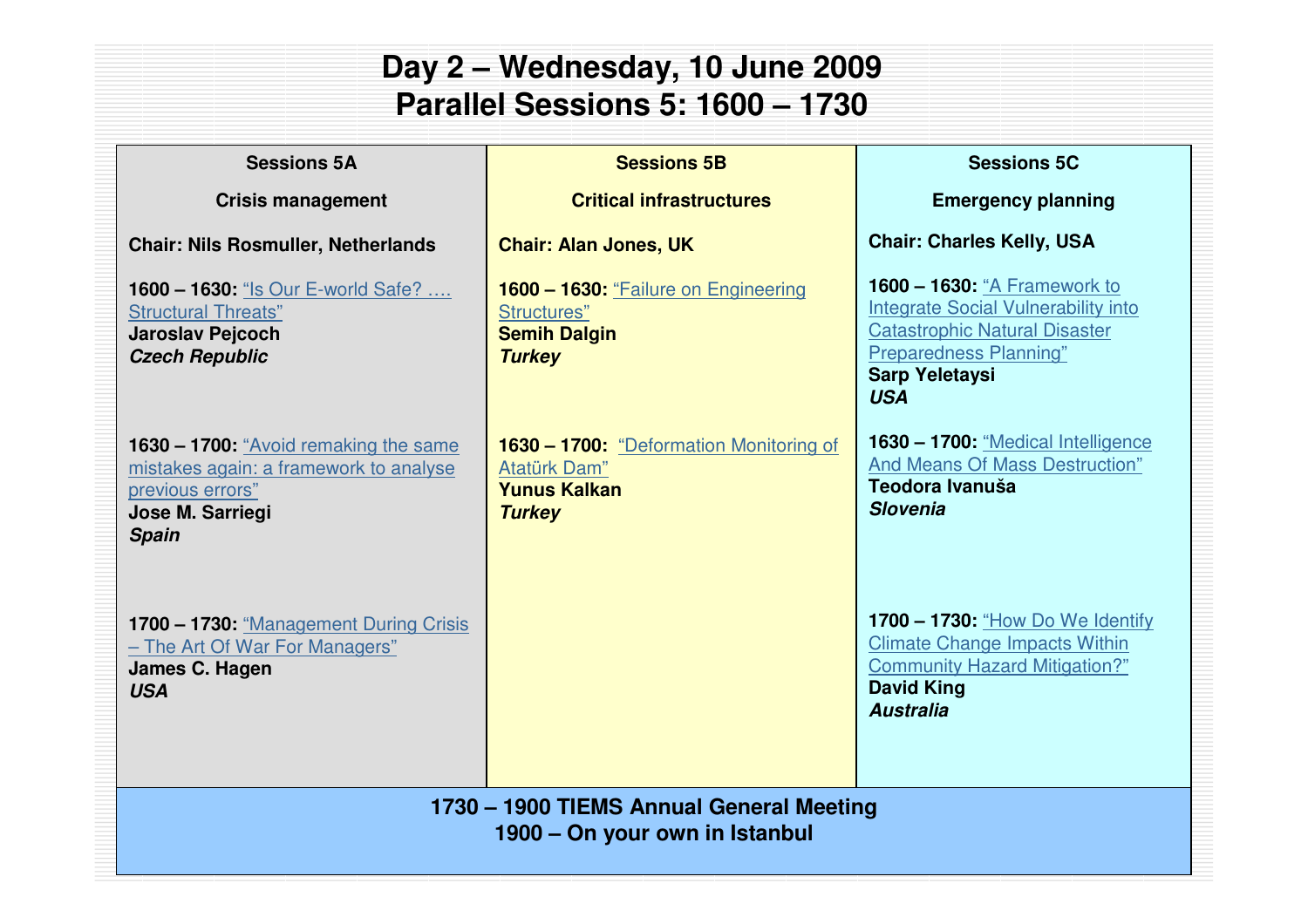## **2009 TIEMS 16th Annual ConferenceDay 3 – Program Overview**

**Thursday, 11 June 2009**

- **0900 – 1030 Parallel Sessions 6/Workshop 3**
- **1030 – 1100 Coffee**
- **1100 – 1230 Keynotes 3**
- **1230 – 1400 Lunch**
- **1400 – 1530 Posters Speakers Corner/Parallel Sessions 7/Workshop 4**
- **1530 – 1600 Coffee**
- **1600 – 1730 TIEMS 2010 in Beijing, China**
- **1730 – 1900 Exhibition & Posters Walkthrough**
- **1900 – 2200 Gala Dinner with Closing Ceremony**

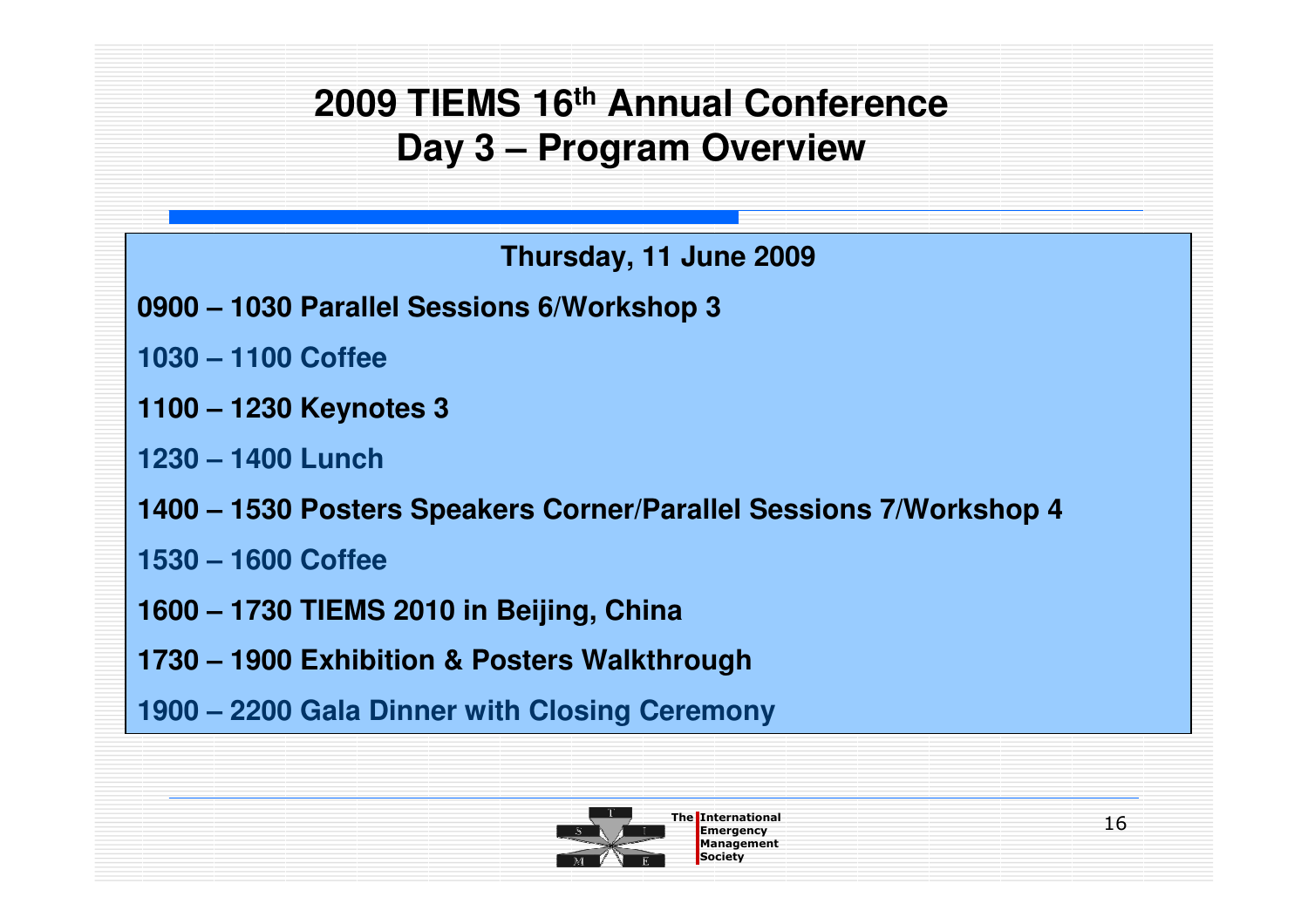| Day 3 - Thursday, 11 June 2009<br>Parallel Sessions 6: 0900 - 1030                                                                                                                                                            |                                                                                                                                                                                     |                                                                                                                                                                                        |                                                                                                                                                                                               |  |  |
|-------------------------------------------------------------------------------------------------------------------------------------------------------------------------------------------------------------------------------|-------------------------------------------------------------------------------------------------------------------------------------------------------------------------------------|----------------------------------------------------------------------------------------------------------------------------------------------------------------------------------------|-----------------------------------------------------------------------------------------------------------------------------------------------------------------------------------------------|--|--|
| <b>Sessions 6A</b>                                                                                                                                                                                                            | <b>Sessions 6B</b><br><b>Sessions 6C</b><br><b>Workshop 3</b>                                                                                                                       |                                                                                                                                                                                        |                                                                                                                                                                                               |  |  |
| <b>GIS</b>                                                                                                                                                                                                                    | <b>Critical infrastructures</b>                                                                                                                                                     | <b>Emergency planning</b>                                                                                                                                                              |                                                                                                                                                                                               |  |  |
| <b>Chair: David King, Australia</b><br>0900 - 0930: "Determining<br><b>And Management Of Flood</b><br><b>Risk Using Gis And Remotely</b><br>Sensed Data; Sakarya Sub<br><b>Basin Case Study"</b><br><b>Orkan Ozcan</b>        | <b>Chair: James Hagen, USA</b><br>0900 - 0930: "Critical<br>Infrastructures - A Case<br>Study From The North -<br><b>Western Romania Power</b><br>System"<br><b>Alexandru Ozunu</b> | Chair: Teodora Ivanusa, Slovenia<br>0900 - 0930: "Development Of<br><b>Integrated Emergency Management</b><br><b>Model For Ships In Distress"</b><br><b>Snjezana Knezic</b><br>Croatia | <b>Chair: Martin von Bergh,</b><br><b>Germany</b><br>$0900 - 1030$ : "New<br><b>Solutions And</b><br><b>Technologies For</b><br><b>Detecting Chemical &amp;</b><br><b>Biological Agents</b> " |  |  |
| <b>Turkey</b><br>0930 - 1000: "ESRI GIS<br><b>Solutions in Emergency</b><br>Management"<br>Serhat ÖZEREN<br><b>Turkey</b>                                                                                                     | <b>Romania</b><br>0930 - 1000: "Dam Safety<br><b>And Deformation Monitoring</b><br>(A Study On Oymapinar<br>Dam)"<br><b>Halil ERKAYA</b><br><b>Turkey</b>                           | 0930 - 1000: "Implications Of<br><b>People's Risk Perception For</b><br><b>Conceptualizing Emergency</b><br>Preparedness"<br><b>Bernd Rohrmann</b><br><b>Australia</b>                 | <b>Marc Van Hooghten</b><br><b>Belgium</b>                                                                                                                                                    |  |  |
| <b>1000 - 1030: "Establishment</b><br>Of A Gis Based Disaster<br><b>Information And</b><br><b>Meteorological Early Warning</b><br><b>Systems In Rize Province Of</b><br>Turkey"<br><b>Emin Yahya Mentese</b><br><b>Turkey</b> | 1000 - 1030: "Risk<br>Assessment of<br>Infrastructures in Typhoon-<br><b>Rainstorms Prone Regions</b><br>of China"<br><b>Defu Liu</b><br><b>China</b>                               | <b>1000 - 1030: "Disaster</b><br>Preparedness: A Challenge for<br><b>Hospitals in Rural India"</b><br><b>Susan Madison Smith</b><br><b>USA</b>                                         |                                                                                                                                                                                               |  |  |
|                                                                                                                                                                                                                               |                                                                                                                                                                                     | 1030 - 1100 Coffee                                                                                                                                                                     |                                                                                                                                                                                               |  |  |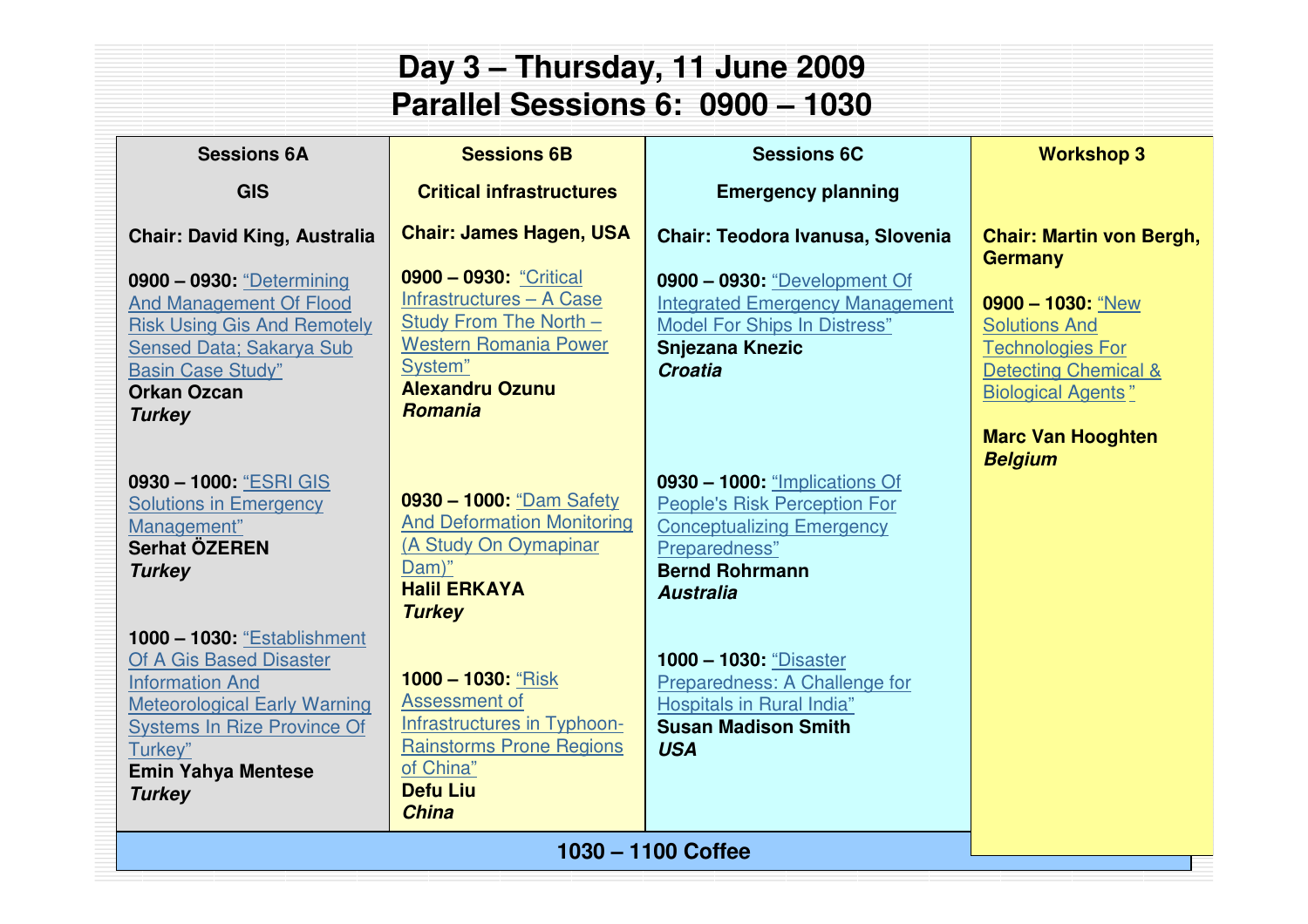# **Day 3 – Thursday, 11 June 2009Keynotes 3: 1100 – 1230**

| 1100 – 1230: Keynotes 3 | Chair: Giedo Van pellicom – TIEMS Principal Administration Officer, Belgium                                                                        |
|-------------------------|----------------------------------------------------------------------------------------------------------------------------------------------------|
|                         | 1100 – 1130: "The Global Forum on Biorisks: A Comprehensive, International, Multisectoral<br>Approach"                                             |
|                         | Gerald Epstein, Senior Fellow – Center for Strategic & International Studies, USA                                                                  |
|                         | 1130 – 1200: "A User Driven Initiative to Tailor SATCOM Services for the Benefit of Civil Protections<br>in Europe"                                |
|                         | Pierluigi Mancini, Head of the Future Programmes and Applications Division – ESA,<br>France and Jerome Bequignon, Senior Coordinator - ESA, France |
|                         | 1200 – 1230: "Risk communication for saving health and life"                                                                                       |
|                         | Britt-Marie Drottz Sjöberg, Professor – NTNU, Norway                                                                                               |
|                         | 1230 – 1300 " Earthquake Loss Information Generation for Earthquake Emergency Management"<br>Prof. Dr. Mustafa Erdik, Bogazici University          |
|                         |                                                                                                                                                    |
|                         | 1300 – 1400 Lunch                                                                                                                                  |

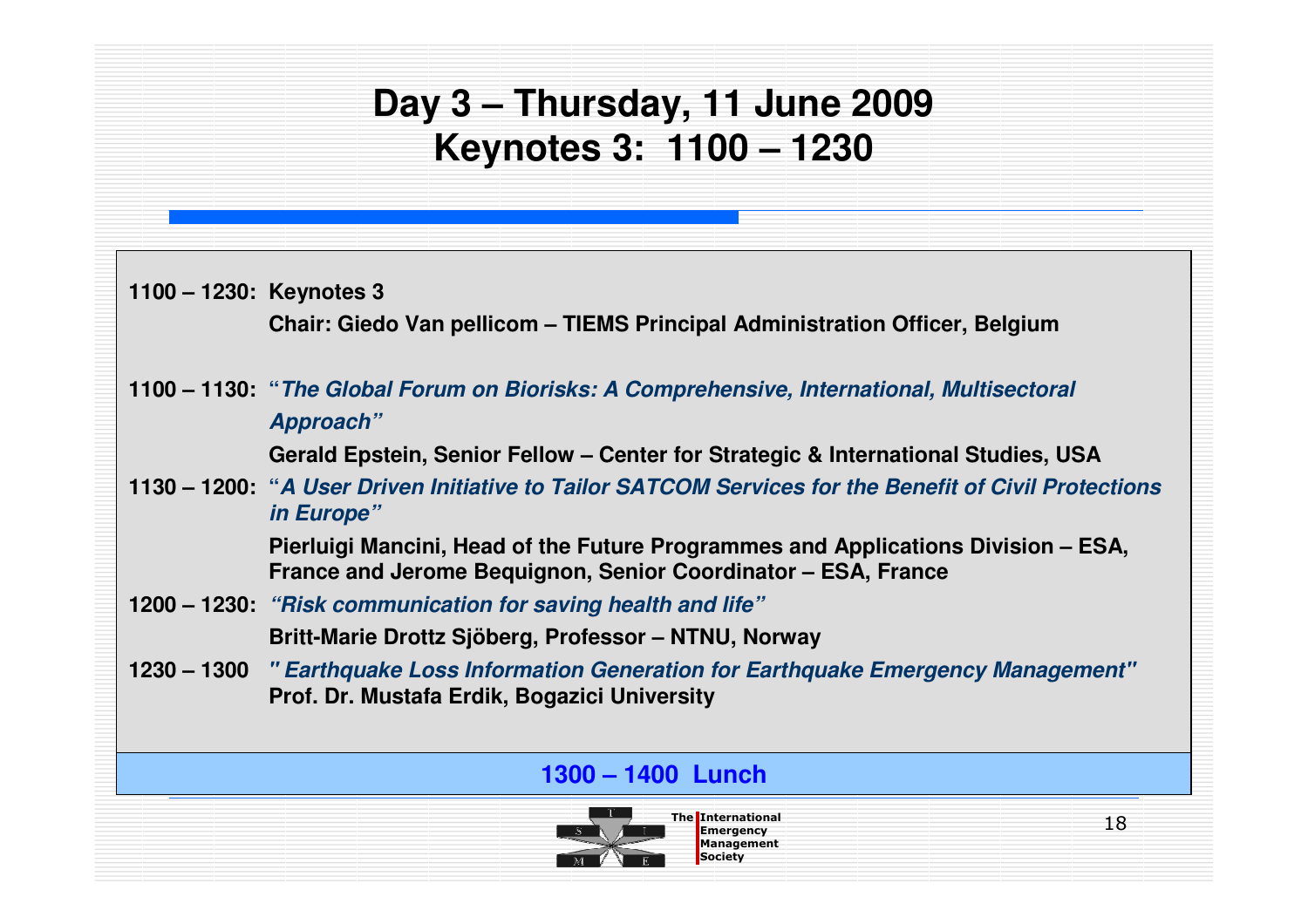### **Day 3 – Thursday, 11 June 2009Posters Speakers Corners/Parallel Sessions 7/Workshop 3: 1400 - 1530**

#### **Posters Speakers Corner**

•

•

•

•

•

- "Current Status of the Istanbul Disaster Information System Project"**Turan Erden, Turkey**
- "Entropy Analysis of Images Used in Disaster Information Systems"**Serdar Bilgi**, **Turkey**
- "Earthquake Loss Assessment For The City Of Dinar"**Ibrahim Tiryakioglu**, **Turkey**
- "Design Of Geodetic Control Networks With Fault Parameters For Disaster Management"**Kerem Halicioglu, Turkey**

 "Use Of Geospatial Tools In Emergency Management"**TURAN ERDEN, Turkey**

(The posters will be accessible all through the conference, but this time slot is made for conference focus on posters)

#### **Session 7B**

#### **Crisis management**

**Chair: Alan Jones, UK**

**1400 – 1430:** "Crisis Management Mobile Centre" **Ludek StolbaCzech Republic**

**1430 – 1500:** " The Role Of International Security Organizations In The Region: Between Traditional Role And Crime Prevention" **Bernarda TomincSlovenia**

**1500 – 1530:** " GUIDEKEEPER Security Concept of Operation (SECOP) to improve the operation of Unmanned Platforms for Wide Area Land and Sea Border Surveillance in Europe"

**Arie LavieIsrael**

#### **Workshop 4**

#### **Chair: K. Harald Drager, Norway**

**1400 – 1530:** "For a Turkish extension of European Multilingual Glossary of Risk Management"

**Gertrud Greciano, University of Strasbourg, Ayfer Aktas, Marmara University, Istanbul & Nehir Varol, EUR-OPA Major Hazard Agreements**

 $\overline{1}$ 

<u>The International Emergency and</u> ManagementSociety**1530 – 1600 Coffee**